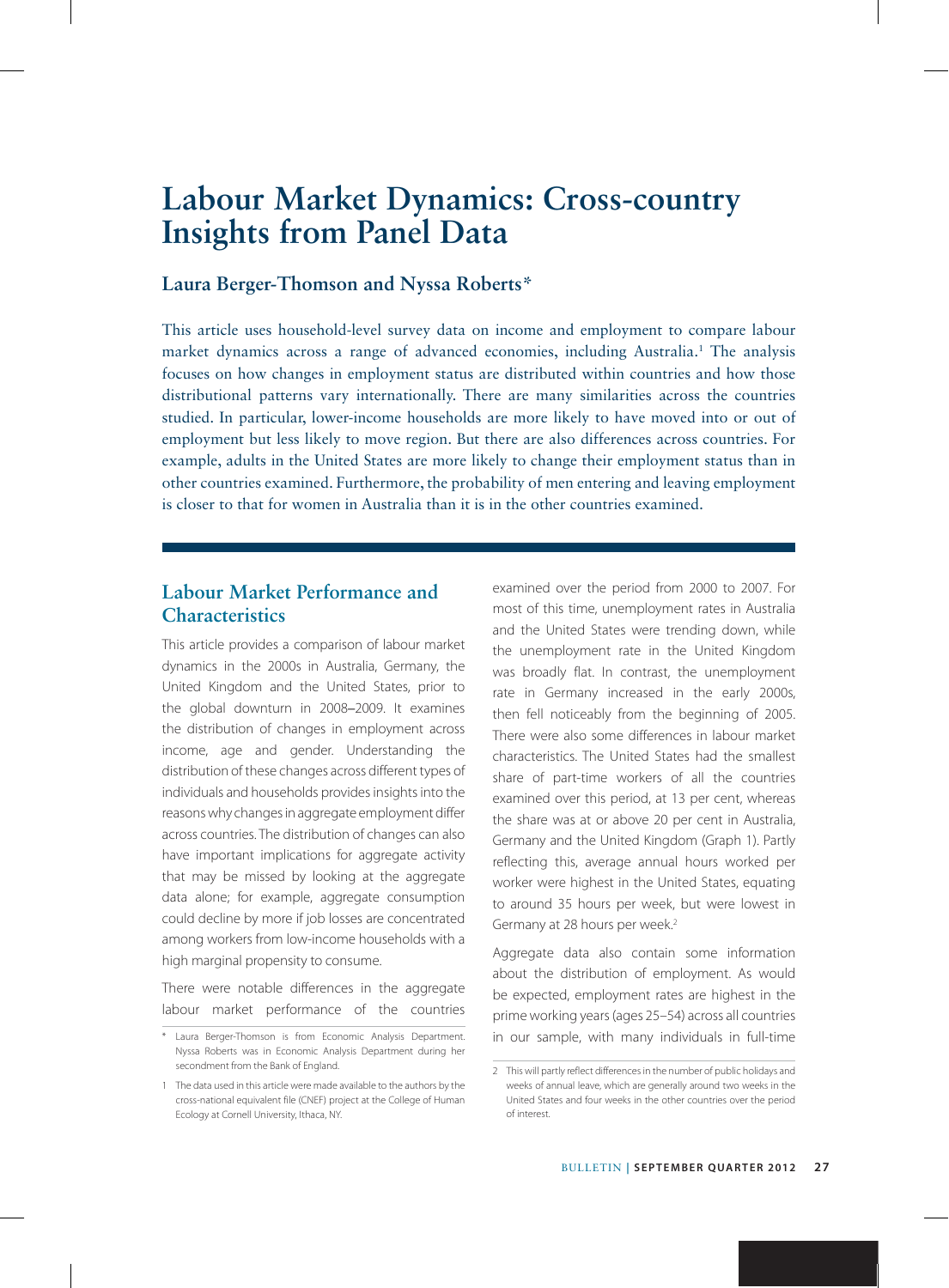

study when younger than 25 years and retired when older than 54 years (Graph 2). Employment rates of women are lower than for men for almost all age groups, with the difference most pronounced in the oldest age group. The difference between employment rates of men and women is greatest in Australia for individuals over 24 years relative to the other countries examined, particularly for those of prime working age.

The cross-country differences in these aggregate employment outcomes not only reflect the state of the economy over the period of interest, but labour market institutions and policies relating to education, family support and retirement, as well as cultural norms. These factors also influence the distribution of changes in employment examined in the remainder of this article. Relative to the other countries, the United States has low unemployment benefits relative to average wages, low minimum wages and employment protection legislation that is less strict (Table 1). Government family support payments, which include maternity pay and childcare support, are also the lowest of the countries examined, which is likely to be an important cause of high rates of sole parent employment and high rates of child care usage (Table 2). Further, workers in the United States tend to retire later than in other countries, which is likely to partly reflect the low levels of retirement income relative to average



wages (Table 3). All of these factors contribute to the United States' relatively high labour force participation, particularly of women. The exception is in the younger age group, where employment rates are partly held down by the high share of individuals in full-time education. Students in the United States are generally less likely to work than students in other countries, which in part reflects the ability of students to access loans for living expenses as well as for tuition (although this is also possible in Germany) and cultural factors.

In contrast, Germany has stricter employment protection legislation and relatively generous benefits, particularly retirement benefits which accords with its citizens tending to retire relatively early. Family benefits are relatively generous and childcare usage for children under three years old is low. Australia and the United Kingdom generally sit somewhere in between the United States and Germany on these characteristics.

## **Insights from Panel Data**

Aggregate data, however, can provide only limited information about changes in the employment experience of individuals. To assess these, we use data from the cross-national equivalent file (CNEF) of panel datasets for the four countries. Since the data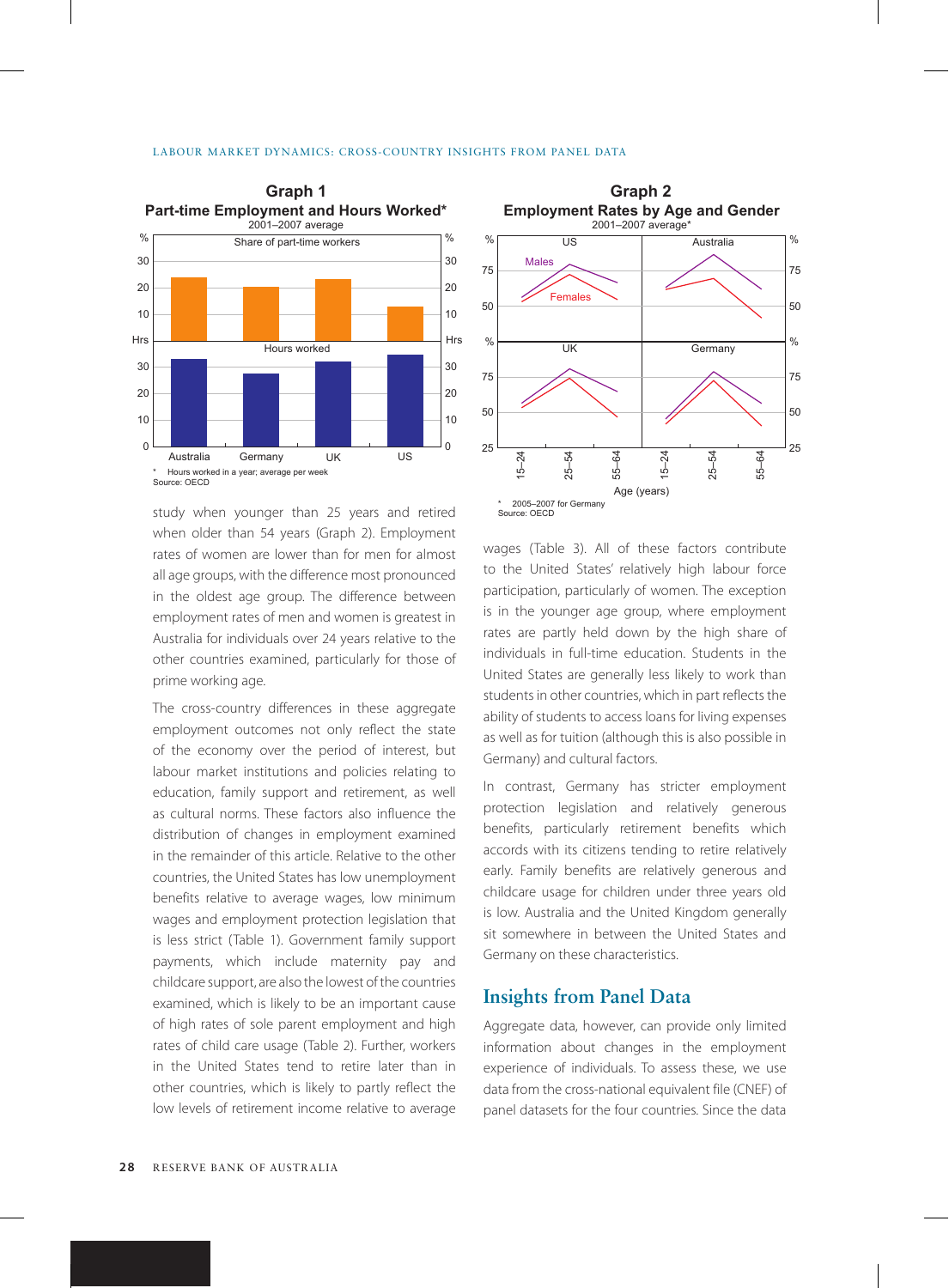|                | Short-term<br>unemployment<br>benefit<br>replacement rate <sup>(a)</sup> | Minimum wages<br>share of average<br>full-time wages | <b>Trade Union</b><br>membership | <b>Strictness of</b><br>employment<br>protection<br>legislation <sup>(b)</sup> |
|----------------|--------------------------------------------------------------------------|------------------------------------------------------|----------------------------------|--------------------------------------------------------------------------------|
|                | Per cent                                                                 | Per cent                                             | Per cent of<br>workforce         |                                                                                |
| Australia      | 64                                                                       | 50                                                   | 22                               | 1.47                                                                           |
| Germany        | 74                                                                       | na                                                   | 22                               | 2.39                                                                           |
| United Kingdom | 67                                                                       | 36                                                   | 29                               | 1.10                                                                           |
| United States  | 57                                                                       | 25                                                   | 12                               | 0.65                                                                           |

#### **Table 1: Labour Market Institutions** 2004

(a) For a single-earner family with two children on average wage; family qualifies for cash housing assistance or social assistance top-ups if available

(b) Version 2 of this indicator; synthetic indicator of the strictness of regulation on dismissals and the use of temporary contracts, where 0 is the least restrictive and 6 is the most restrictive

Source: OECD

## **Table 2: Work and Family**

|                      | Sole parent<br>employment<br>rate <sup>(a)</sup> | Government<br>family<br>support <sup>(b)</sup> | Childcare<br>participation<br>under 3 years <sup>(c)</sup> | Gender pay<br>gap <sup>(d)</sup> |
|----------------------|--------------------------------------------------|------------------------------------------------|------------------------------------------------------------|----------------------------------|
|                      | Per cent                                         | Per cent of GDP                                | Per cent                                                   | Per cent                         |
| Australia            | 62                                               | 29                                             | 29                                                         | 14                               |
| Germany              | 66                                               | 21                                             | 9                                                          | 25                               |
| United Kingdom       | 53                                               | 3.2                                            | 26                                                         | 23                               |
| <b>United States</b> | 75                                               | 0 7                                            | 36                                                         |                                  |

(a) For parents 15–64; 2006 for Australia, 2007 for other countries

(b) Government spending on child care, parental leave and other maternity payments, day care/home help services and family allowances (c) 2005

(d) Difference between median earnings of men and women, relative to median earnings of men Source: OECD

## **Table 3: Education, Employment and Retirement**

|--|

|                      | Education rate <sup>(a)</sup><br>(employment rate in<br>education) |           | Age of entry<br>to tertiary<br>education <sup>(b)</sup> | <b>Effective</b><br>retirement<br>age <sup>(c)</sup> | <b>Retirement</b><br>income<br>replacement<br>rate $(d)$ |
|----------------------|--------------------------------------------------------------------|-----------|---------------------------------------------------------|------------------------------------------------------|----------------------------------------------------------|
|                      | Age 15-19                                                          | Age 20-24 | Years                                                   | Years                                                |                                                          |
| Australia            | 78 (47)                                                            | 39(65)    | 18.6                                                    | 63.1                                                 | 53                                                       |
| Germany              | 93 (24)                                                            | 44 (45)   | 20.1                                                    | 61.3                                                 | 61                                                       |
| United Kingdom       | 69 (41)                                                            | 36(37)    | 18.8                                                    | 63.0                                                 | 41                                                       |
| <b>United States</b> | 84 (26)                                                            | 35(59)    | 19.4                                                    | 64.2                                                 | 45                                                       |

(a) Share of individuals in education

(b) 20th percentile of the distribution

(c) For men

(d) For men on average wage at national retirement age; 2006

Source: OECD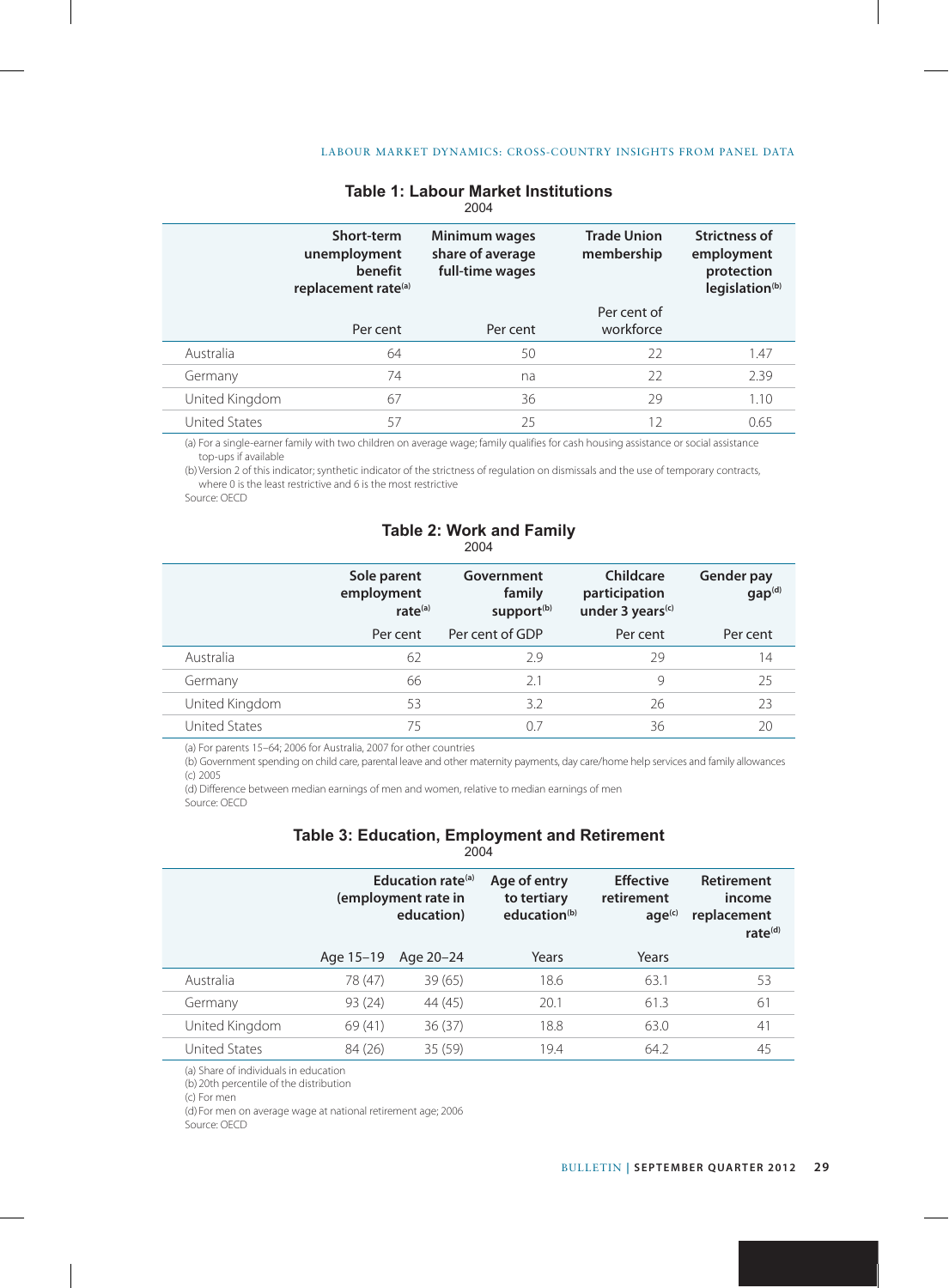#### Labour Market Dynamics: Cross-country Insights from Panel Data

are derived from a range of surveys, the availability of survey waves and some aspects of the data differ across countries (see Appendix A for more information). Nonetheless, the dataset provides key labour market variables standardised across countries along with demographic information. Since the US data are only biennial (for the sample examined), all of the labour market movement statistics cited in this article reference two-year periods; within period changes are not measured. It is also important to note that the dataset used in this analysis does not enable identification of the reasons why a particular individual's employment has changed; only the outcome is observed.

Many things about an individual's employment can change, but arguably the biggest change is entry into or exit from employment itself. On average over the early to mid 2000s, around a quarter to a third of individuals had moved from not being employed to being employed two years later. The probability of entering employment generally declines with age, reflecting the fact that young adults are more likely to be in education and then enter the workforce, and the fact that older people are more likely to have retired from the workforce (Graph 3). Entry into employment generally peaks in the 26–35 year age group for men, and in the younger age group for women, presumably reflecting the fact that the 26–35 year age group covers the key childbearing years for women, and that women are more likely than men to take time out of the workforce to look after children. The probability of 16–25 year olds entering employment is highest in Australia. This is consistent with the high rates of student employment described in Table 3, which may reflect cultural norms and the high rates of university participation in Australia (which suggests that students come from a broader cross-section of the population).

It is clear that life-cycle factors also play an important role in determining exit from employment by age and gender, with those nearing retirement age much more likely to exit employment than almost all other age groups (Graph 4). The other age group





with a high probability of exiting employment is the youngest age group; young people may leave employment to pursue study and are also the age group most likely to be made redundant (since they have a higher share of casual employment and lower levels of human capital, for example). The U-shaped relationship between the share leaving employment and age is most pronounced in Germany and least pronounced in Australia. The U-shaped distribution also tends to be less pronounced for women, with women aged 26–35 almost as likely to exit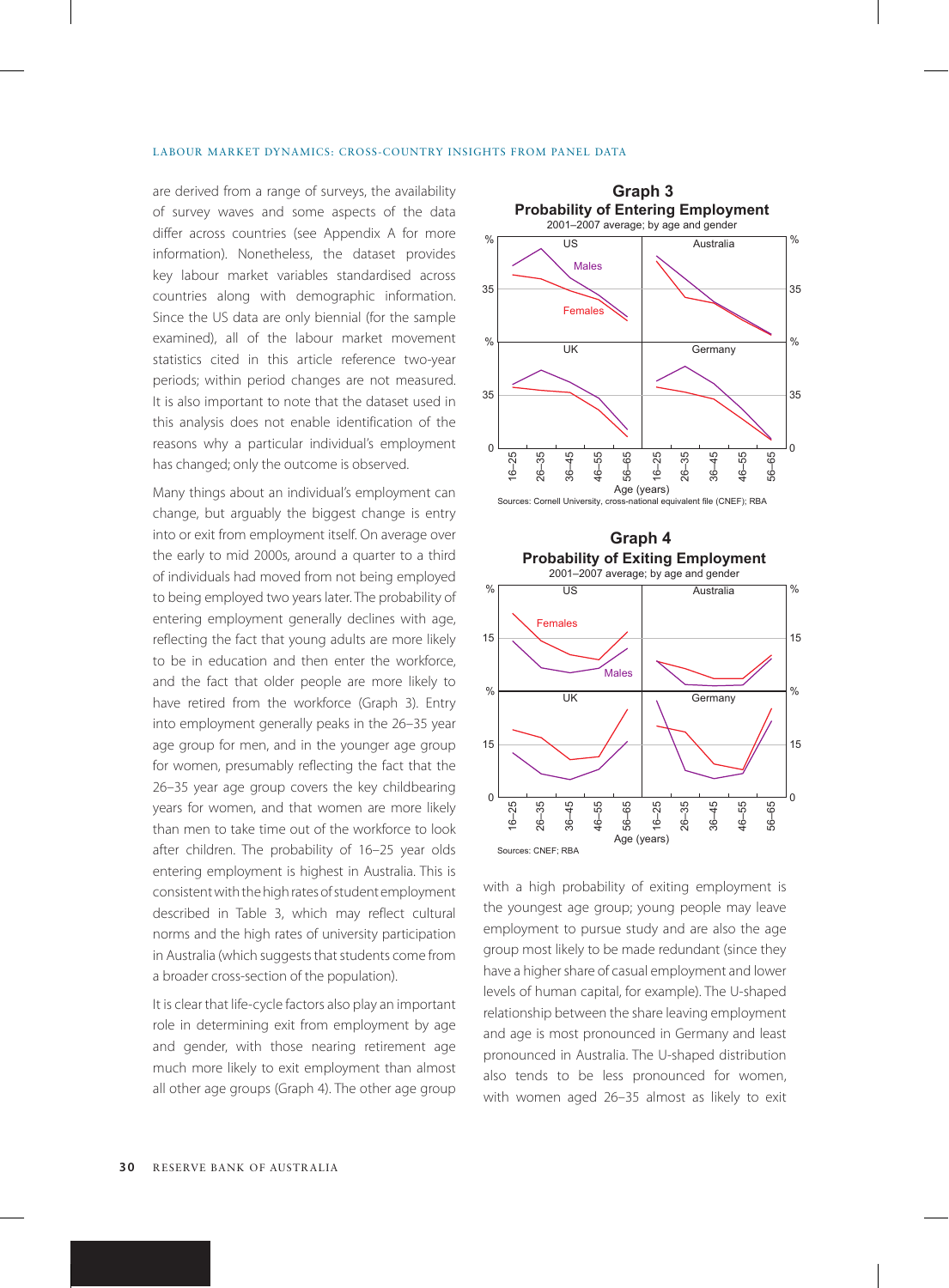employment as the younger age group. Overall, women are more likely to exit employment than men, with the difference particularly large in the key childbearing years of 26–35 years. The difference between the probability of exiting for men and women is, on average, greatest in the United States and the United Kingdom, with the result for the United States somewhat surprising given the high rates of female employment and child care usage. Factors other than child rearing decisions may be driving the difference, since these countries have very different levels of government support for families and the gaps also exist in the youngest and oldest age groups. Interestingly, rates of entry and exit into employment for men and women are closest in Australia, which is somewhat at odds with the aggregate data that suggest that employment rates of women are noticeably below those of men of prime working age.<sup>3</sup>

The income profiles of those entering into, and exiting from, employment also show similar patterns across countries. Focusing on employment changes by household income for prime-age individuals (aged 26–54), those from lower-income households were more likely to exit employment than those from higher-income households (Graph 5).4 This relationship is most pronounced in Germany, and least pronounced in the United Kingdom. This may partly reflect the nature of the work done by these lower-income employees, which is generally less



knowledge intensive (and thus experience will not be as highly valued), as well as the greater cyclicality of the industries in which they work.<sup>5</sup> Government policies are also likely to have been influential. Excluding Germany, where the labour market performance was noticeably different to the other countries over this period, the percentage point difference between the probability of lower-income workers losing employment and higher-income workers losing employment is greatest in the United States, which has the lowest score for strictness of employment protection legislation, and lowest in the United Kingdom. Individuals from higher-income households are more likely to enter employment than those from low-income households.<sup>6</sup>

It is particularly interesting that the ranking of entry and exit rates across countries are the same; Australia has the lowest entry and exit rates, whereas the United Kingdom generally has the highest. This may seem surprising given that Australia had a low unemployment rate and labour market churn –

<sup>3</sup> This can be reconciled by the fact that in the CNEF, employment rates of women in Australia are much closer to those of men than in the other countries studied.

<sup>4</sup> This is because income is generally shared between household members and employment decisions of the eldest and youngest households are less likely to be influenced by income. The measure of income used is total household income equivalised for the number of people in the household (that is, household income divided by the number of people in the household where the first adult has a weight of 1, additional adults have a weight of 0.7 and children have a weight of 0.5). The income quintiles are also adjusted for the age of the household head; the income quintiles are calculated for each age group separately and then put together. With the age of the household head highly correlated with the age of the partner, using a more comprehensive measure of age makes little difference. For individuals moving out of employment, household income in the previous year is used as a benchmark, to control for the effect on income of exiting employment.

<sup>5</sup> Importantly, the income quintiles are age-adjusted, so this controls for experience gained over a long time period.

<sup>6</sup> This is true when both previous period and current period income (to account for the income effect of gaining work) are used. The relationship between gaining work and income is strongest when the current period's income is used, consistent with the higher opportunity cost of not working for those able to earn a high salary.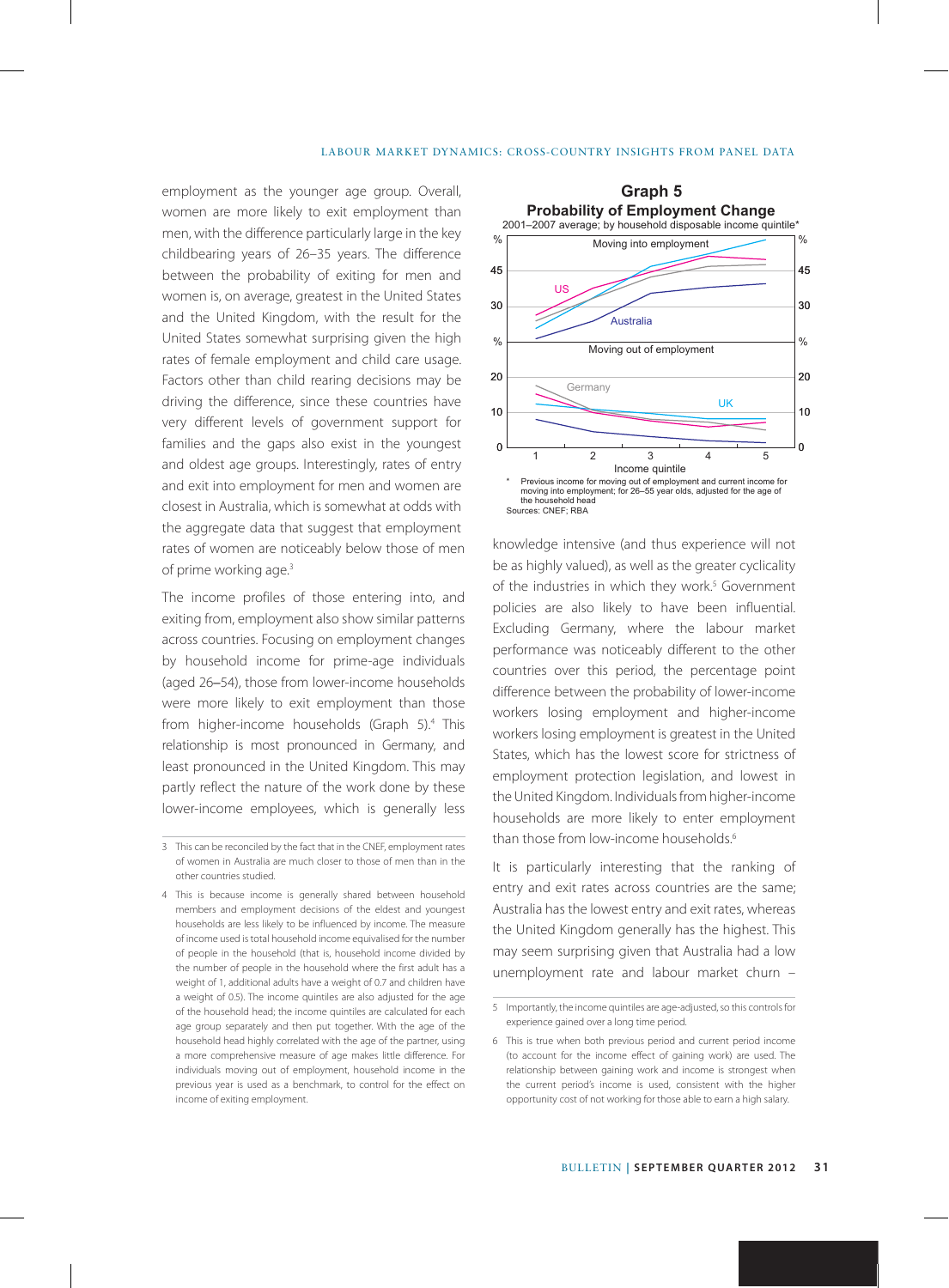#### Labour Market Dynamics: Cross-country Insights from Panel Data

leaving one job for another – might be expected to be greater in a tight labour market. However, as noted earlier, the change in employment status is measured over two-year periods, so it may capture more non-employment for voluntary and structural reasons than for cyclical reasons.

As well as recording whether an individual is employed or not at the time of the survey, the CNEF also contains a variable that indicates whether they were employed in the previous year and, if so, whether that was on a part-time or a full-time basis.<sup>7</sup> Overall, the greatest flows between labour market states are for people moving between full-time and part-time employment, as well as for those moving from non-employment to part-time employment.

By age and gender, the results accord with a life-cycle interpretation of employment decisions. Women, particularly those in the key childbearing years, are more likely to move from full-time to part-time employment, consistent with their higher probabilities of both leaving work and being employed part-time (Graph 6). They are also more likely to move from not working to part-time employment. Men, in contrast, are more likely to move to full-time employment from part-time employment, with the relationship exhibiting an inverse U-shape across age (Graph 7). This is also true of their moves from non-employment to full-time employment. In terms of exiting employment, except in the key childbearing age group, women are as likely as men to move from full-time hours to non-employment, and less likely to move from part-time hours to non-employment than their male counterparts. Since the data examined above suggest that women are more likely to exit employment based on employment status at the time of the survey rather than average hours, this suggests that women in the labour market in the base period may be more likely to experience a short spell of non-employment (lasting for less than a year), but are less likely to experience long-term

7 The variable is constructed using total hours worked over the year, so it cannot distinguish between part-time work for a full year and full-time work for part of the year.



non-employment. This is more difficult to link to  $\frac{1}{6}$  –  $\frac{1}{6}$ <br>Sources: CNEF; RBA<br>Sources: CNEF; RBA  $-35$ 36–45 46–55 56–65 16–25  $26-$ 36–45 46–55 56–65 Age (years)

0

particular labour market institutions, but is consistent with women taking voluntary spells out of the labour force and with evidence that women tend to be employed in industries that are less sensitive to variations in the economic cycle.<sup>8</sup>

<sup>8</sup> For example, women are more likely to be employed in the public sector than are men, whereas cyclical industries such as construction are heavily male dominated.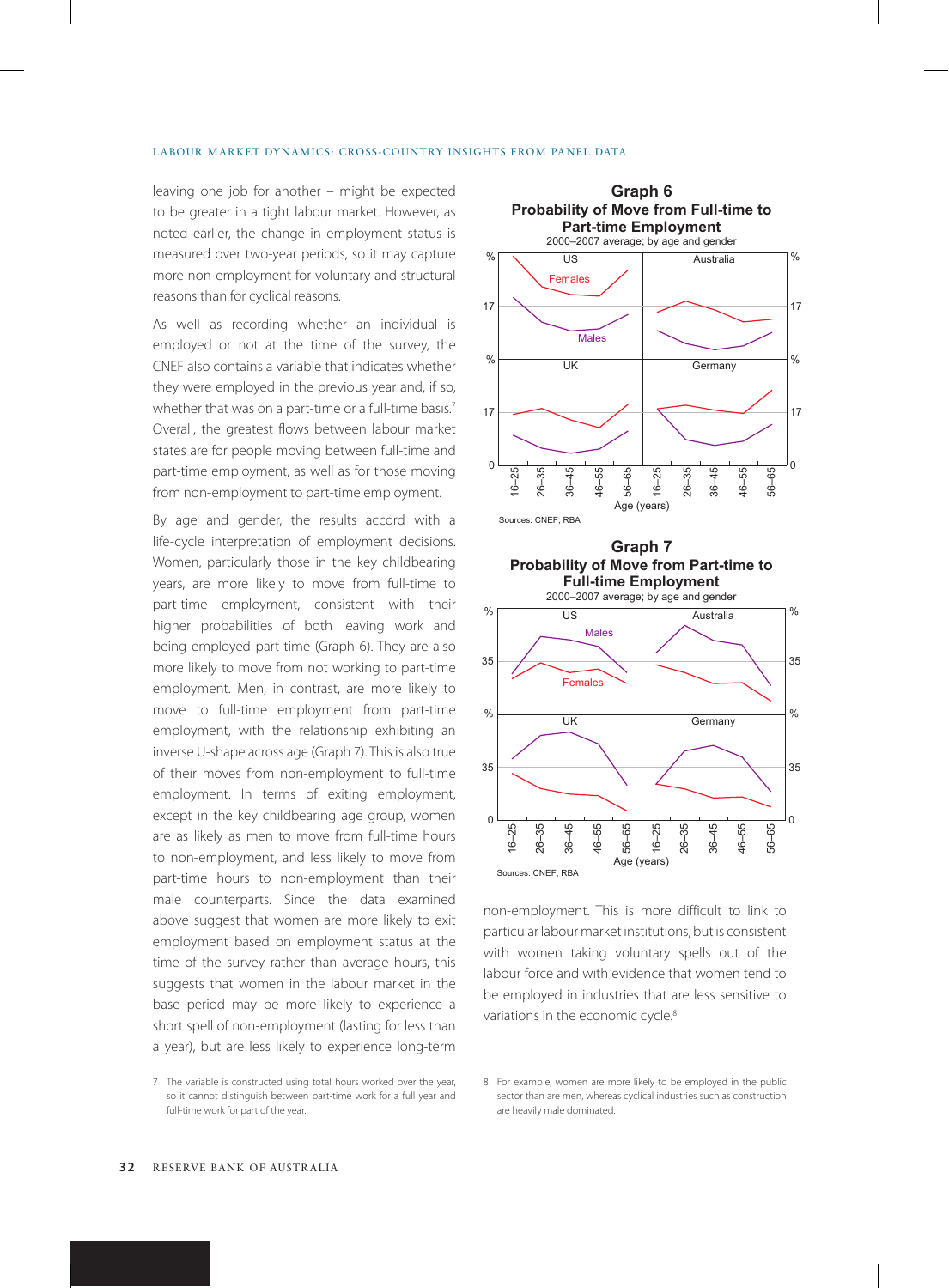Workers from lower-income households are more likely to have an extended period of non-employment than individuals from higher-income households, both when preceded by full-time employment or part-time employment (Graph 8). Higher-income households are more likely to leave an extended period of non-employment, and when they do so are more likely to enter full-time employment, whereas individuals from lower-income households are more likely to work fewer hours in a year once they gain employment, consistent with these households being more likely to have spells of non-employment (Graph 9).







\* For 26–55 year olds, adjusted for the age of the household head Sources: CNEF; RBA

### **Labour Market Mobility**

This section examines two aspects of labour market mobility – geographical mobility and mobility across industries. The CNEF applies a standard definition of industries to each country and this article uses nine industries in total due to sample size limitations.<sup>9</sup> For geographical mobility, the CNEF includes information on where a person lives based on US states, UK regions,10 the German Länder and the Australian states and territories. For the largest states in Australia, information is also available on capital cities and the rest of the state. The different sizes of the regions across the countries and the average population per region make comparison across countries more difficult to interpret, but the analysis is illustrative nonetheless<sup>11</sup>

In these data, the United States and the United Kingdom have the largest share of working-age adults moving between regions, while Australia and the United States have the highest share moving between industries (Graphs 10 and 11). The differences across countries imply that the average size of a region, and by implication the distance between residences, does not explain much of the variation in geographic mobility across countries. The average size of the regions in the United Kingdom (which has high mobility) is the smallest, followed by German Länder, states in the United States (which has the highest mobility) and then Australian states are the largest (even accounting for the separation of Sydney from the rest of New South Wales and Melbourne from the rest of Victoria).

Consistent with higher geographical mobility being associated with lower financial and time costs of

11 Of these, the differences in population are much smaller, with the difference at most a factor of two.

<sup>9</sup> The sectoral mobility figures exclude those individuals that had more than one consecutive survey where they were unemployed.

<sup>10</sup> Regions in the United Kingdom are divided into Inner London; Outer London; Rest of South East; South West; East Anglia; East Midlands; West Midlands Conurbation; Rest of West Midlands; Greater Manchester; Merseyside; Rest of North West; South Yorkshire; West Yorkshire; Rest of Yorkshire and Humberside; Tyne and Wear; Rest of North England; Wales; and Scotland.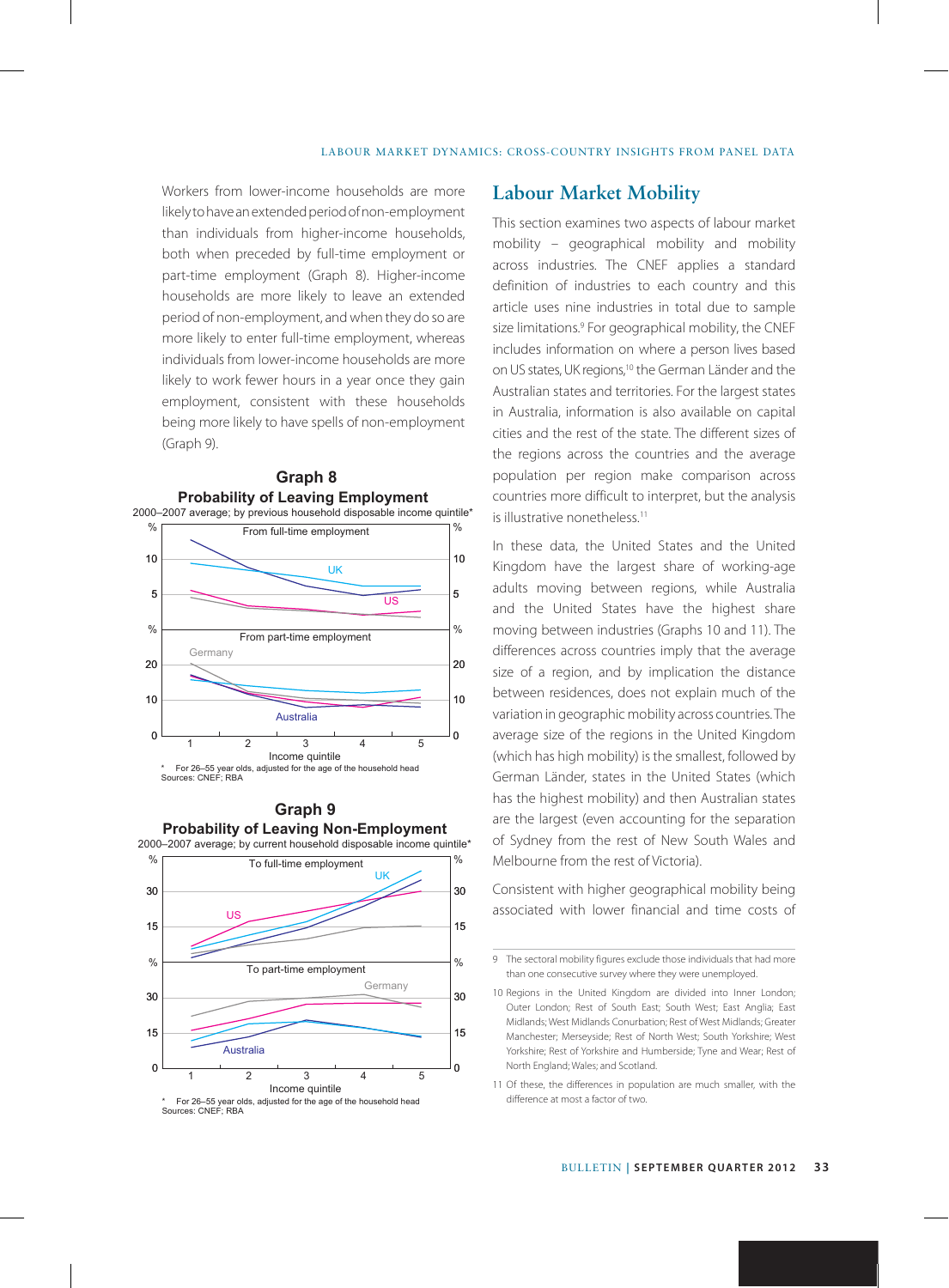

**Graph 11** 10 15 20 25 10 15 20 25 **Share of Workers who Changed Industries** 2001–2007 average; by previous household disposable income quintile\* Adiusted for the age of the household head Sources: CNEF: RBA  $\overline{5}$ US  $\%$   $\%$ Australia **Germany** UK 1 2 3 4 Income quintile

moving, such as relocating children to different schools, in all countries around three-quarters of those individuals who moved region did not have children under 16 living at home.<sup>12</sup> Individuals from higher-income households are more likely to move region, consistent with these people being better able to meet the costs of moving and, potentially, there also being higher gains from moving for these people. In Germany, in contrast, the share of households moving was roughly constant across income quintiles. Generally, 26–35 year olds were

12 The dataset only identifies children of household heads.

the most likely to move region, while 46–65 year olds were much less likely to move region. One reason for this could be that the benefits to a geographical move are realised over time and so there is less incentive for older people to move. Older people may also have more established employment and social networks, which impose a higher cost of moving, although, acting against this, they tend to have fewer dependent children living at home.

The share of workers moving from one industry to another is much higher than the share moving region, and the relationship with income is reversed, with the probability of changing industries declining with income. Given the correlation between income and education, the same relationship holds for education as well. Since age is controlled for in the income brackets, this relationship is not likely to reflect the experience of workers. Rather, it could reflect the more specialised nature of higher-income professions, which increases the opportunity cost of changing industries.

The probability of changing industries declines with age, with the probability of a 16–25 year old changing industries more than double that of a 56–65 year old in each country studied (Graph 12). As with regional moves, this could reflect the fact that the benefits to changing industries are realised over time and so there is less incentive for older people to move,



**Graph 12 Share of Workers who Changed Industries**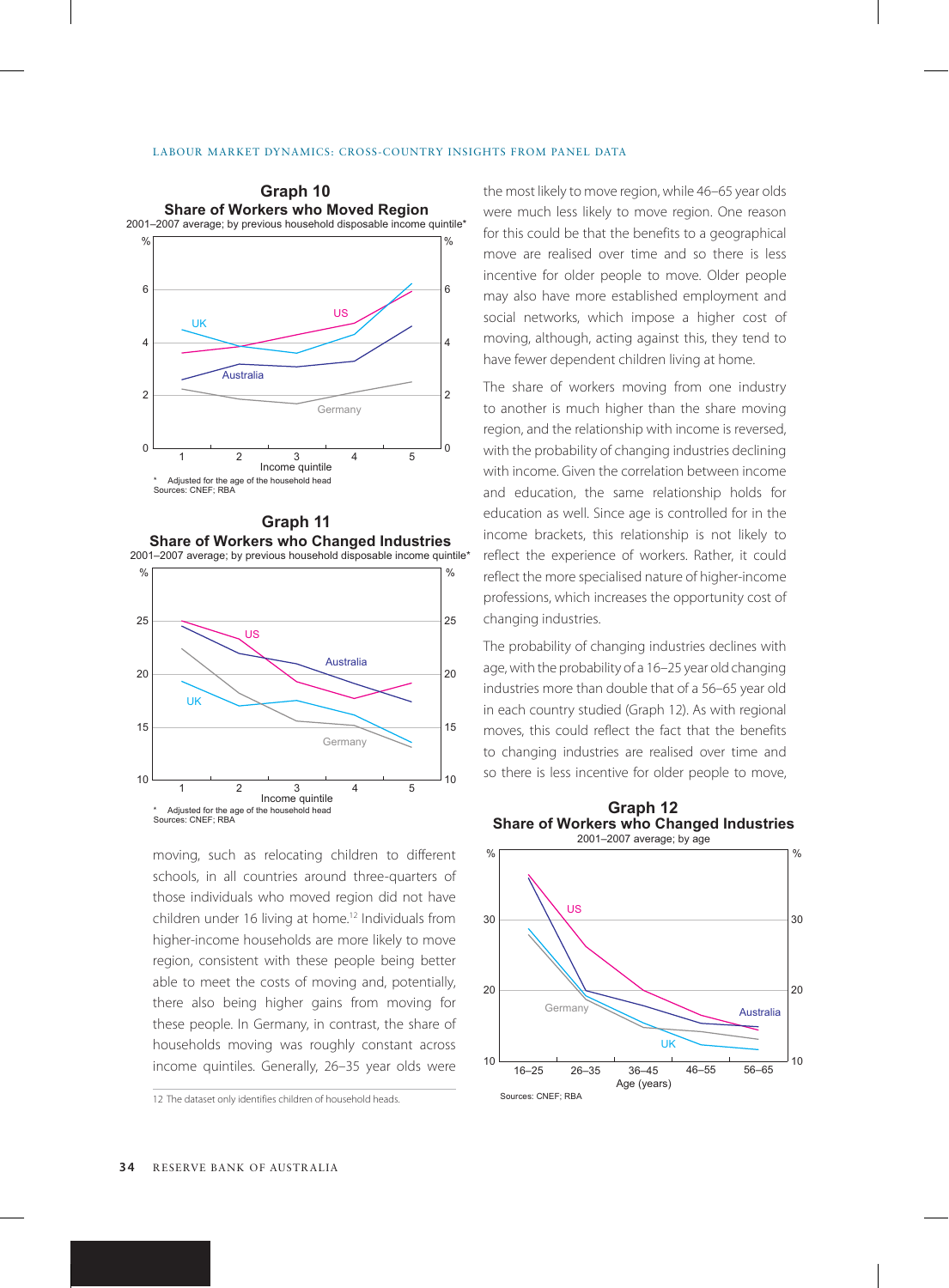and also that the opportunity cost may be greater for older people since they are more experienced.

Surprisingly, individuals that changed industries or moved between regions do not appear to record consistently better pay outcomes than those that do not move. In Germany, the United Kingdom and the United States, individuals that change industries are less likely to record a labour income increase than those that do not change, and this relationship holds across almost all income and age groups in each year. In Australia, however, individuals from households in the lowest income quintiles that changed industries were more likely to have increased their incomes than those that did not change, while those in higher-income households were less likely to see an increase in income from a change. In all countries, individuals from low-income households that moved regions were more likely to have increased their incomes than those that did not change, while individuals from higher-income households were less likely. This suggests that moves by lower-income households tend to be motivated by economic considerations, whereas those by higher-income households may be influenced by other factors, such as the location of extended family or other lifestyle considerations.

## **Conclusion**

The CNEF dataset allows a comparison of the distribution of employment changes across countries. It shows that the distribution of employment changes across a range of demographic variables is broadly similar in Australia, Germany, the United Kingdom and the United States in the 2000s. Overall, individuals from lower-income households were more likely to have a change in some aspect of their employment, whether that was their overall employment status or hours worked in a year. They were also much more likely to move industry. In contrast, individuals from higher-income households were more likely to move region than those from lower-income households. Younger individuals were more likely to have a change in some aspect of their employment, consistent with their more marginal attachment to employment and emerging family responsibilities. However, there were significant differences across countries in some areas, particularly for females, implying that government policies and social norms about labour force participation for females in families with young children are likely to be important. Employment protection policies and social benefits appear to be important in explaining the participation of lower-income households. R

## **Appendix A**

The cross-national equivalent file (CNEF) is a collection of panel datasets where the data provided has been standardised across countries. The Australian data in the CNEF are a subset of the information available in the Household, Income and Labour Dynamics in Australia (HILDA) survey, the German dataset comes from the German Socio-Economic Panel (SOEP), the United Kingdom dataset comes from the British Household Panel Survey (BHPS),<sup>13</sup> and the United States dataset comes from the Panel Study of Income Dynamics (PSID).14

Since the data are derived from a range of surveys, the availability of survey waves differs considerably across countries. Data for the United States are only available biennially from 1997, with the latest available survey for 2007 (Table A1).<sup>15</sup> Surveys for all other countries are available annually, with the Australian and German survey waves available up to 2009, and the United Kingdom survey available for 2008. Survey reference periods and collection

<sup>13</sup> British Household Panel Survey, Data files and associated documentation, ESRC Research Centre on Micro-social Change, The Data Archive (distributor) Colchester, 2012.

<sup>14</sup> Panel Study of Income Dynamics, public use dataset. Produced and distributed by the Institute for Social Research, Survey Research Center, University of Michigan, Ann Arbor, 2012.

<sup>15</sup> For most surveys, the actual survey waves are available for more years, but the CNEF data are released with a lag. For example, the 2009 PSID survey is available, but not in the CNEF, reflecting the time/effort required to standardise the various country surveys.